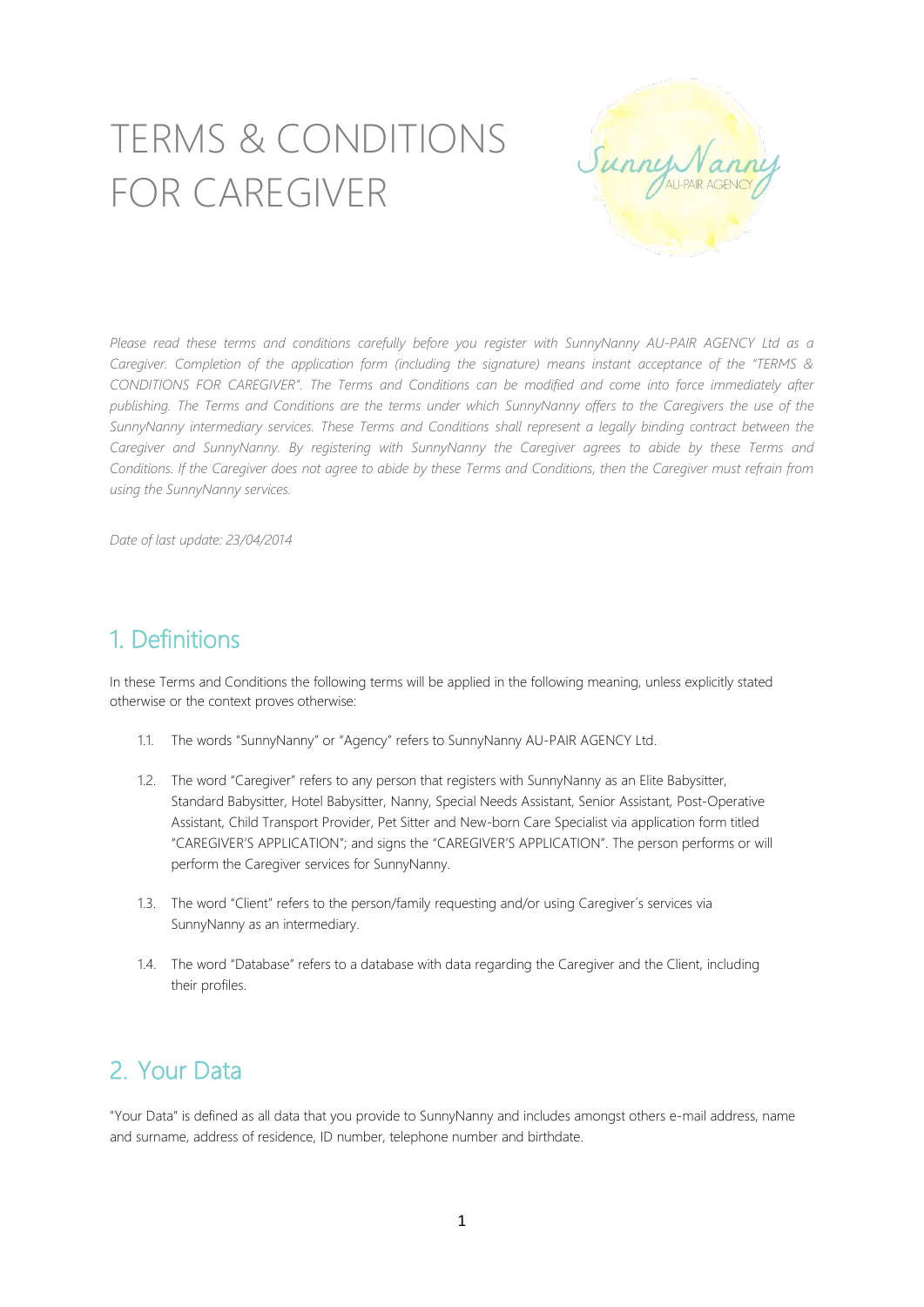- 2.1. If you register with SunnyNanny, you will ensure that Your Data is complete, accurate and up to date and that you are legally entitled to work as a Caregiver in the republic of Cyprus.
- 2.2. Your Data will be used to find a matching Client.
- 2.3. SunnyNanny respects everyone's privacy and will process Your Data in accordance with the applicable privacy legislation, whereby Your Data will in principle not be made available to third parties. Read more about this in our [Privacy Policy.](http://media.wix.com/ugd/4e2671_57bcc5978f334b22ad098be9843f3590.pdf)
- 2.4. SunnyNanny will release information to third parties when we believe this is appropriate to comply with the law, police or fraud investigations, to protect the rights of SunnyNanny, our Clients or others.

#### 3. Intellectual Property Rights

- 3.1. The intellectual property rights related to SunnyNanny, including without limitation the rights to the website, logo, texts, images, design, information including the Database, photographs and other (still and/or moving) illustrations, sound material, formats, software, trademarks (including domain names) and other materials, are vested in SunnyNanny, its licensors and/or advertisers.
- 3.2. It is not allowed to make available to third parties, to copy or to modify the website or parts of the website, in any way, other than by downloading and reviewing it on one sole computer and/or the printing of one hardcopy.

### 4. Contact

SunnyNanny is registered at the Registrar of Companies under REG-number HE330054, it resides in Limassol and has its registered office in Limassol. You are requested to send all correspondence to SunnyNanny to the following e-mail address: [info@sunnynanny.com](mailto:info@sunnynanny.com) or to following address: SunnyNanny AU-PAIR AGENCY, P.O.BOX 52617, 4066 Limassol, Cyprus.

# 5. General Obligations

- 5.1. The Caregiver has the permission to work in the Republic of Cyprus.
- 5.2. The Caregiver has the minimum age of 18 years.
- 5.3. The Caregiver has minimum high school education.
- 5.4. The Caregiver has clean criminal record.
- 5.5. The Caregiver provides SunnyNanny with copy of ID and certificates and diplomas obtained.
- 5.6. The Elite Babysitter provides SunnyNanny with all documents mentioned in paragraph 5.5 and with original of official confirmation of clean criminal record.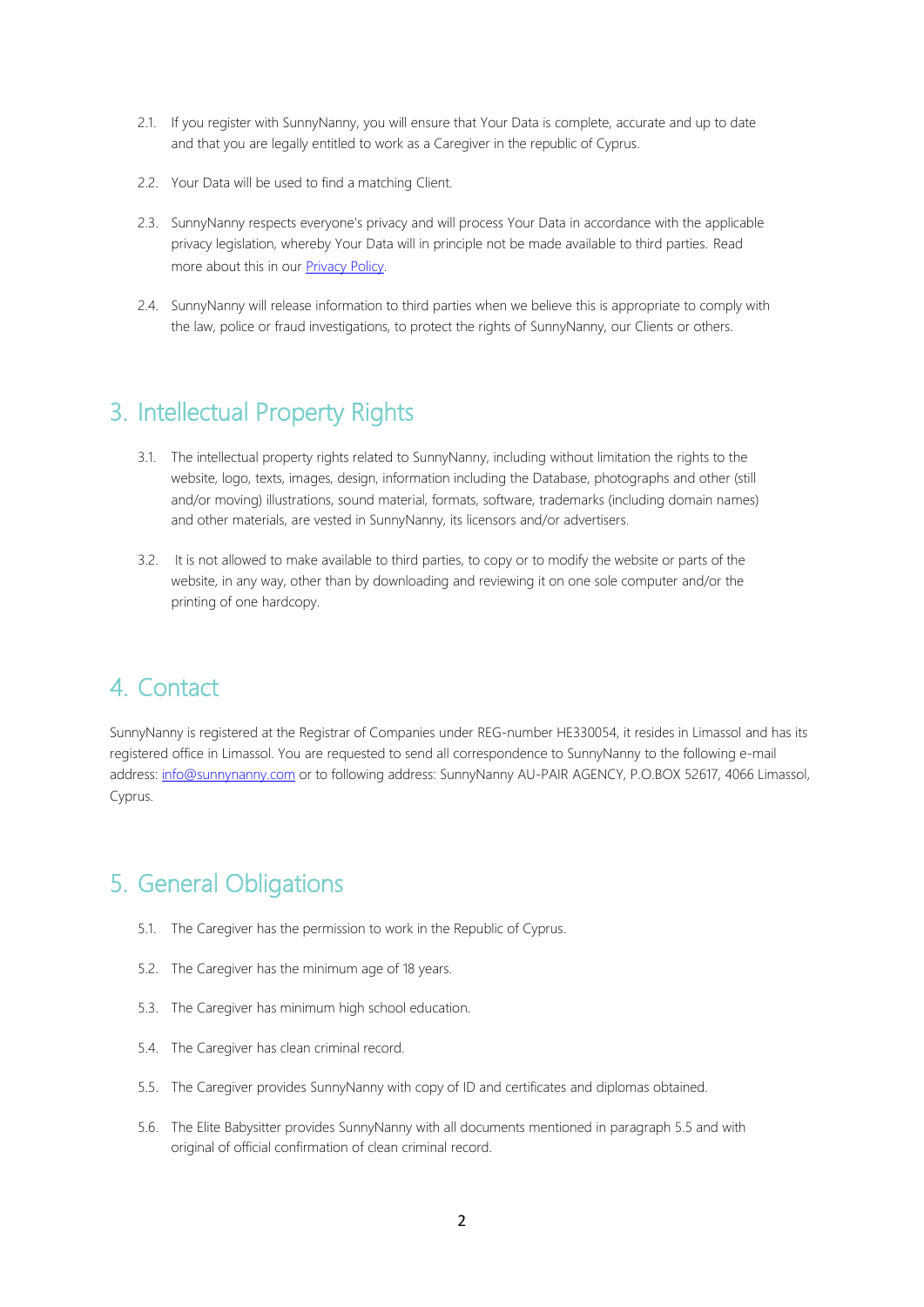- 5.7. If the Caregiver confirms a sitting booking, then the Caregiver is responsible to up hold their commitment to the Client and to SunnyNanny.
- 5.8. If Caregiver cancels a SunnyNanny sitting booking for emergency reasons, they must advise SunnyNanny no later than 48 hours the sitting placement is due. On all cancelations done less than 48 hours prior the starting time of the sitting placement fees for lost earnings will apply.
- 5.9. The Caregiver is obliged to attend all trainings/seminars provided free of charge by SunnyNanny.

### 6. Duties

- 6.1. The Caregiver will provide specific kind of care services as listed in the "CAREGIVER'S APPLICATION".
- 6.2. The Caregiver will be flexible when it comes to working hours and will be willing to work at late hours, however the Agency will respect the availability of the Caregiver as indicated in the "CAREGIVER'S APPLICATION" .
- 6.3. The Caregiver will show a professional attitude and is aware that they bear a responsibility towards the person(s) that they sit.
- 6.4. The Caregiver will take good care of the person(s) that (s)he is sitting and will treat them in a spontaneous and loving manner.
- 6.5. The Caregiver is the primary Caregiver of SunnyNanny's Clients; under NO circumstances are they to leave the sat person(s) alone.
- 6.6. The Caregiver will not move any sat person(s) from the location of sitting placement unless the Client authorizes the Caregiver to do so.
- 6.7. SunnyNanny requires all our Caregivers to be reliable, courteous, and enthusiastic and to use their initiative at all times.
- 6.8. The Caregiver agrees on introductory personal meeting with the Client prior to the sitting placement, if the Client requires so. This meeting is free of charge, without claim for money.
- 6.9. When the Caregiver accepts a sitting booking, unless the introductory personal meeting is arranged, it is vitally important that the Caregiver calls the SunnyNanny's Client at the latest 24 hours after accepting the booking. This call is to introduce the Caregiver, confirm start/finish times, sitting address/directions and ask of any additional special requirements.
- 6.10. Caregiver agrees never to turn up to a sitting placement under the influence of drugs or alcohol.
- 6.11. Elite Babysitters are obliged to prepare for the specific needs of the sat person(s) in order to engage the sat person(s) in creative and developmental play.
- 6.12. Caregiver agrees to turn up to a sitting placement strictly 10 minutes prior the starting time of the sitting.
- 6.13. The Caregiver will not consume any alcohol during the sitting and will not smoke in the house of the Client.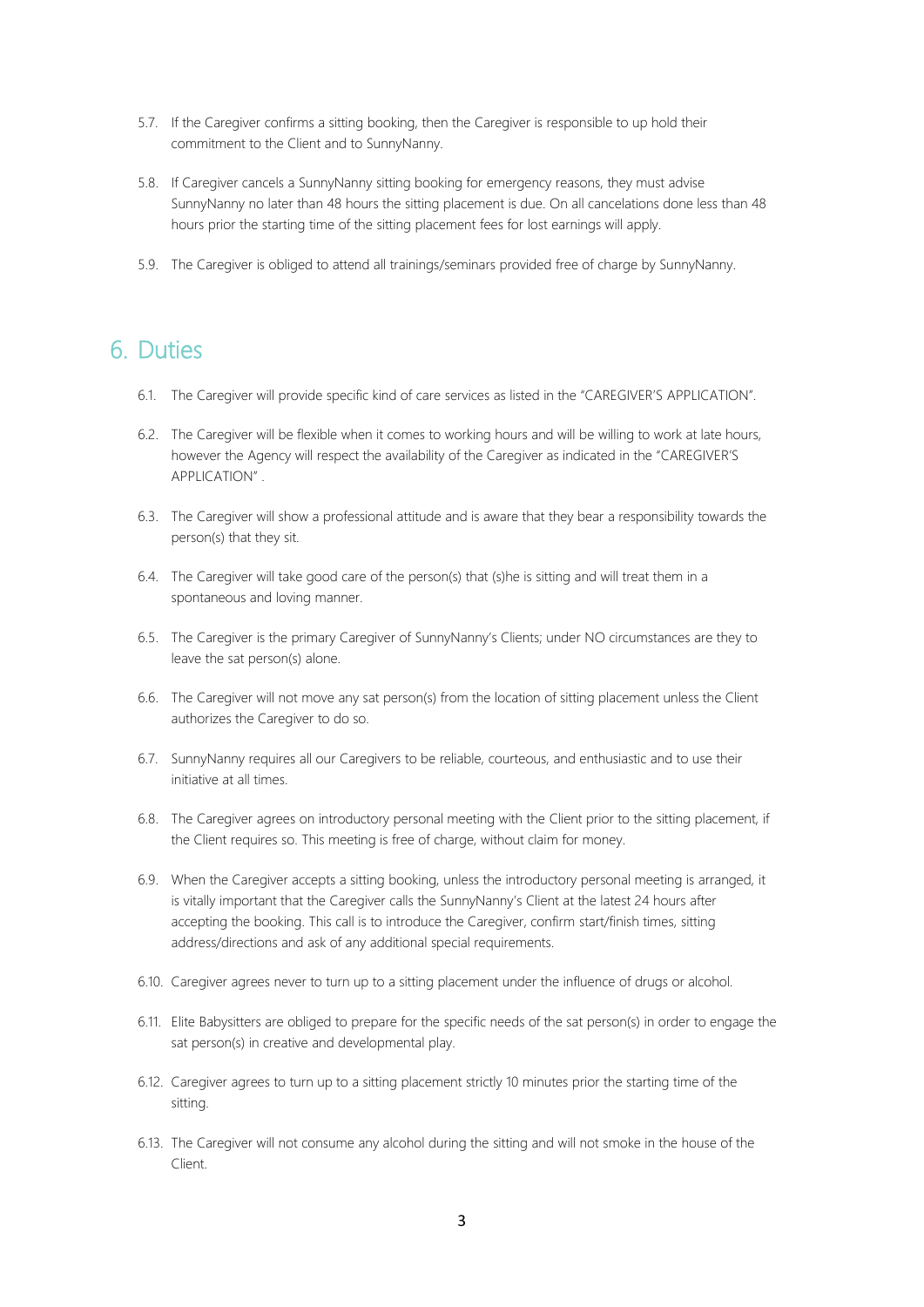- 6.14. The Client's private telephone is not to be used except under emergency situations.
- 6.15. The Caregiver will, in case of emergency, during the sitting, always contact SunnyNanny as well as the Client.
- 6.16. Before (s)he leaves, the Caregiver is obliged to fill out and keep "Sitting Confirmation", a form signed both by the Client and the Caregiver. Original to be kept by the Caregiver and copy to be delivered to SunnyNanny no longer than two days after the sitting placement. The empty "Sitting Confirmation" form will be provided to the Caregiver by SunnyNanny.
- 6.17. Before (s)he leaves the sitting placement, the Elite Babysitter is obliged to provide the parents with "Sitting Summary", a written report on activities and tasks done and progress/skills/development achieved by sat person(s). SunnyNanny will provide the Elite Babysitter with the empty form of the "Sitting Summary".
- 6.18. The Caregiver will leave the house, that (s)he is sitting in, clean and will never invite other people to come and visit on that address without asking.
- 6.19. The Caregiver will be held liable for (direct) damages occurred during the sitting.
- 6.20. The Caregiver must always respect SunnyNanny Client's privacy.
- 6.21. SunnyNanny Caregivers are strictly prohibited to make any private bookings with SunnyNanny's Clients. Should this be discovered, fees for lost earnings will apply to both Caregiver and the Client and the agreement with Caregiver will be terminated.
- 6.22. All Caregivers are to dress professionally during their working hours and wear SunnyNanny's t-shirt, if provided by the Agency.
- 6.23. The Caregiver will in principle arrange his/her own travelling to/from the Client's address and when arranging the sitting placement, the Agency will respect the area the Caregiver is able to cover as mentioned in the "CAREGIVER'S APPLICATION".
- 6.24. The Caregiver will in principle arrange his/her own meals during the performance of the caregiving services.

### 7. Expenses/Payments

- 7.1. An hourly rate of each sitting placement will be calculated individually according to the requirements of the Client and request of the Caregiver, however the hourly rate minimum is set as follows:
	- 7.1.1. Elite Babysitter 8  $\epsilon$ ;
	- 7.1.2. Standard Babysitter 6  $\epsilon$ ;
	- 7.1.3. Hotel Babysitter 6 €;
	- 7.1.4. Nanny 6 €;
	- 7.1.5. Special Needs Assistant 10 €;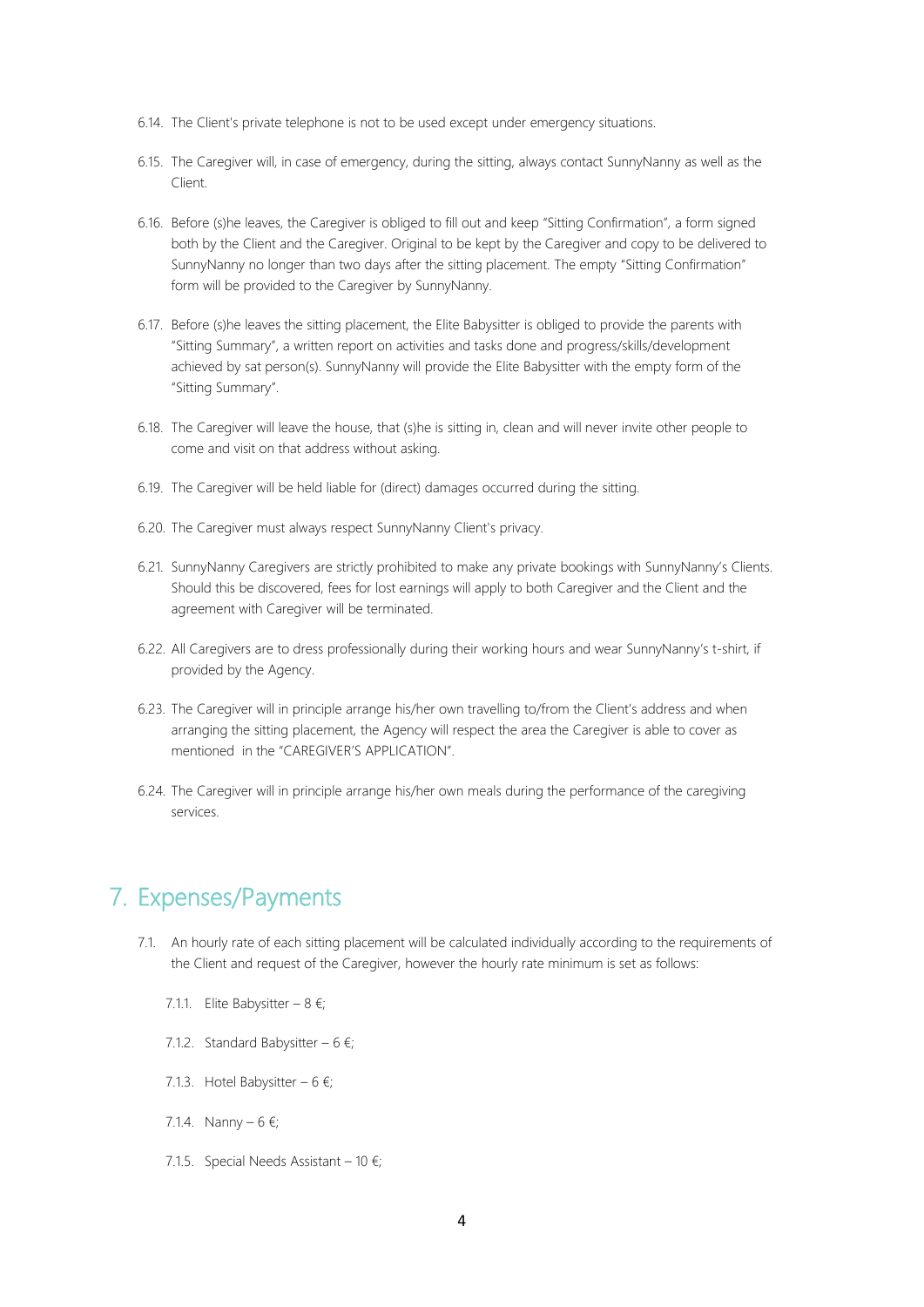- 7.1.6. Senior Assistant 8 €;
- 7.1.7. Post-Operative Assistant  $8 \epsilon$ ;
- 7.1.8. Child Transport Provider 5  $\epsilon$  plus the costs of the petrol:
- 7.1.9 Pet Sitter  $4 \notin$ ;
- 7.1.10. New-born Care Specialist  $8 \notin$ ;
- 7.2. The rates of long term part or full time placements will be calculated individually.
- 7.3. The Caregiver can keep any received tips.
- 7.4. The Caregiver will be paid on the last day of the month for all sitting hours performed during that month, the calculation of total amount of working hours per month will be based on the "Sitting Confirmation(s)" submitted by the Caregiver to SunnyNanny. The payment will be issued upon receiving a receipt of the Caregiver for their service as arranged by SunnyNanny.

#### 8. Caregiver Acknowledges

- 8.1. SunnyNanny reserves the right to terminate the agreement; if the Caregiver doesn't meet the criteria, fails to turn up for an interview with SunnyNanny, fails to turn up to a sitting appointment with Client, doesn't meet minimum requirements, doesn't keep the contact details up to date, doesn't respect the Terms and Conditions.
- 8.2. SunnyNanny operates as an introduction and intermediary Agency between the Client and the Caregiver – SunnyNanny does not employ the Caregivers.
- 8.3. SunnyNanny cannot guarantee a set amount of referrals for Caregiver's bookings.
- 8.4. SunnyNanny cannot guarantee the Caregiver will gain any placements, the decision lies with the Clients.
- 8.5. Caregivers are obliged to keep their application up to date and information factual and contact SunnyNanny in case of changes.
- 8.6. SunnyNanny is obliged to inform the Caregiver about the latest update of the Terms and Conditions.
- 8.7. SunnyNanny will conduct an interview with all Caregivers.
- 8.8. SunnyNanny will verify credentials checks.
- 8.9. The Caregiver is responsible for filing his/her own tax declarations.

#### 9. Safety Guidelines

9.1. If under any circumstances you (the Caregiver) feel threatened or unsafe, then you should leave straight away, as long as you are not leaving the sat person(s) home alone. Please contact SunnyNanny immediately.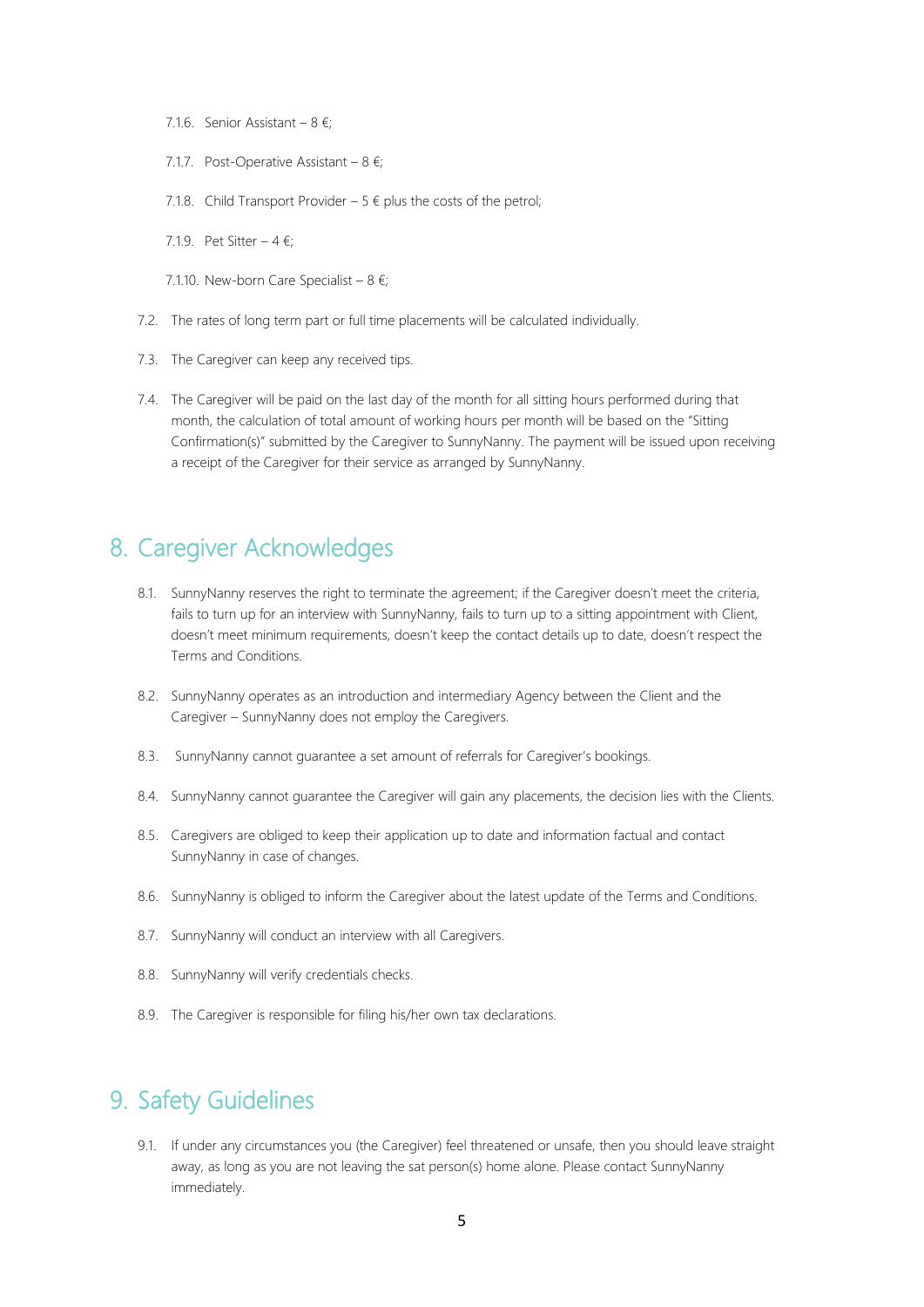- 9.2. Let a friend or relative know exactly where you are and what the expected finish time is.
- 9.3. Make sure your friend or relative has a copy of contact details, address, name of the Client and phone number.
- 9.4. Keep a charged cell phone with you.
- 9.5. Always park your car close by, under street lights.
- 9.6. The Caregiver is obliged to send a text message to SunnyNanny's contact mobile phone number informing about arrival when arriving in and departure, when leaving the sitting placement.

#### 10. Liability

- 10.1. By registering with SunnyNanny AU-PAIR AGENCY Ltd the Caregivers expressly authorise SunnyNanny to collect information about them and to provide the requested information to Client, when necessary. The Caregiver expressly waives any rights to bring any legal action against SunnyNanny as a result of Sunny Nanny's provision of such information.
- 10.2. SunnyNanny acts as an agent for the Caregiver not as an employer of the Caregiver. Therefore the Agency accepts no liability or responsibility for accident, injury, loss, damage or misconduct sustained by Caregiver, Clients or any other persons. The Caregiver agrees to exclude the Agency should any mishap occur. The Caregiver is responsible for his/her own behaviour and will reimburse any costs for sustained damages to SunnyNanny.
- 10.3. SunnyNanny website does contain links to third party advertisements and links to third party sites. Access to any other Internet site linked to SunnyNanny website, is at the Caregiver's own risk. SunnyNanny accepts no responsibility for the accuracy or reliability of any information, opinions, or statements made in any third party advertisements or on any third party sites.

### 11. Confidentiality

- 11.1. All communication between both parties (Agency & Caregivers) shall remain confidential
- 11.2. Any correspondence, communication either verbally, written or via email is confidential and the Caregivers agrees not to disclose to third parties.

## 12. Warranties

- 12.1. No warranty is given for suitability, honesty, capability and character of any Client.
- 12.2. SunnyNanny makes no warranties or representations as to the quality, accuracy or completeness of the content of the website.